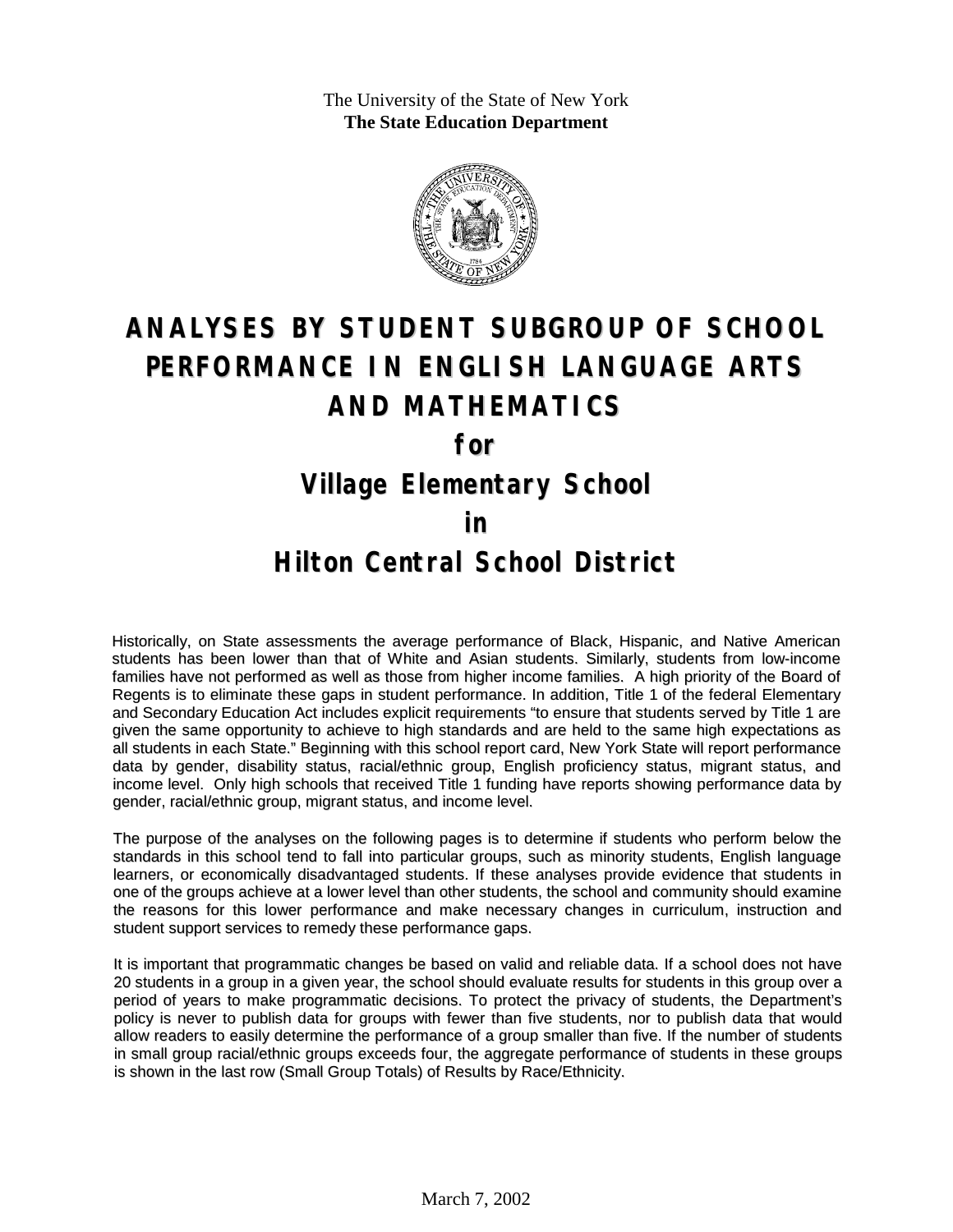## **Elementary English Language Arts**

A description of the performance levels and summary results for all general-education students and all students with disabilities can be found in the *Overview* of the New York State Report Card.

| <b>Student Subgroup</b>                  | <b>Counts of Students</b> |            |                             |                |                      |             |             |              | <b>Percentages</b>           |                  |
|------------------------------------------|---------------------------|------------|-----------------------------|----------------|----------------------|-------------|-------------|--------------|------------------------------|------------------|
|                                          | <b>Not Tested</b>         |            |                             | <b>Tested</b>  |                      |             |             |              | of Tested<br><b>Students</b> |                  |
|                                          | <b>ALT</b>                | <b>ELL</b> | No<br>Valid<br><b>Score</b> | Level<br>1     | Level<br>$\mathbf 2$ | Level<br>3  | Level<br>4  | <b>Total</b> | Level<br>$2 - 4$             | Level<br>$3 - 4$ |
| Results by Race/Ethnicity                |                           |            |                             |                |                      |             |             |              |                              |                  |
| American Indian/Alaskan<br><b>Native</b> | $\mathbf 0$               | 0          | 0                           | 0              | $\mathbf 0$          | $\mathbf 0$ | $\mathbf 0$ | $\mathbf 0$  | 0%                           | 0%               |
| <b>Black</b>                             | $\mathbf 0$               | 0          | $\pmb{0}$                   | s              | $\mathsf{s}$         | ${\bf s}$   | s           | 4            | $\mathbf s$                  | $\mathbf s$      |
| Hispanic                                 | 0                         | 0          | $\pmb{0}$                   | 0              | 0                    | $\mathbf 0$ | 0           | 0            | 0%                           | 0%               |
| Asian or Pacific Islander                | 0                         | 0          | 0                           | s              | s                    | s           | s           | 1            | s                            | s                |
| White                                    | $\mathbf 0$               | 0          | 4                           | $\overline{7}$ | 44                   | 82          | 26          | 159          | 96%                          | 68%              |
| Total                                    | 0                         | 0          | 4                           | 7              | 46                   | 85          | 26          | 164          | 96%                          | 68%              |
| Small Group Totals (s)                   | 0                         | 0          | 0                           | 0              | 2                    | 3           | 0           | 5            | 100%                         | 60%              |
| Results by Gender                        |                           |            |                             |                |                      |             |             |              |                              |                  |
| Female                                   | $\mathbf 0$               | 0          | $\mathbf{1}$                | 4              | 18                   | 49          | 20          | 91           | 96%                          | 76%              |
| Male                                     | 0                         | 0          | 3                           | 3              | 28                   | 36          | 6           | 73           | 96%                          | 58%              |
| Total                                    | $\mathbf 0$               | 0          | $\overline{4}$              | 7              | 46                   | 85          | 26          | 164          | 96%                          | 68%              |
| Results by English Proficiency Status    |                           |            |                             |                |                      |             |             |              |                              |                  |
| <b>English Proficient</b>                | $\mathbf 0$               | 0          | 4                           | 7              | 46                   | 85          | 26          | 164          | 96%                          | 68%              |
| <b>Limited English Proficient</b>        | $\mathbf 0$               | 0          | $\pmb{0}$                   | $\mathbf 0$    | 0                    | $\mathbf 0$ | 0           | 0            | 0%                           | 0%               |
| Total                                    | $\mathbf 0$               | 0          | 4                           | $\overline{7}$ | 46                   | 85          | 26          | 164          | 96%                          | 68%              |
| Results by Income Level                  |                           |            |                             |                |                      |             |             |              |                              |                  |
| Economically<br>Disadvantaged            | $\mathbf 0$               | 0          | 3                           | 3              | 10                   | 19          | 4           | 36           | 92%                          | 64%              |
| Not Disadvantaged                        | $\mathbf 0$               | 0          | $\mathbf{1}$                | 4              | 36                   | 66          | 22          | 128          | 97%                          | 69%              |
| Total                                    | $\mathbf 0$               | 0          | 4                           | 7              | 46                   | 85          | 26          | 164          | 96%                          | 68%              |
| Results by Migrant Status                |                           |            |                             |                |                      |             |             |              |                              |                  |
| <b>Migrant Family</b>                    | 0                         | 0          | 0                           | $\mathbf 0$    | $\mathbf 0$          | $\mathbf 0$ | $\mathbf 0$ | $\mathbf 0$  | 0%                           | 0%               |
| Not Migrant Family                       | $\mathbf 0$               | 0          | $\overline{\mathbf{4}}$     | $\overline{7}$ | 46                   | 85          | 26          | 164          | 96%                          | 68%              |
| Total                                    | $\mathbf 0$               | 0          | $\overline{4}$              | 7              | 46                   | 85          | 26          | 164          | 96%                          | 68%              |

**Note. ALT** designates severely disabled students eligible for the New York State Alternate Assessment; **ELL** designates English language learners eligible for an alternative assessment of proficiency in reading English; and **No Valid Score** designates students who did not receive a valid test score because of absence from all or part of the test or because the test was administered under nonstandard conditions.

03/07/02